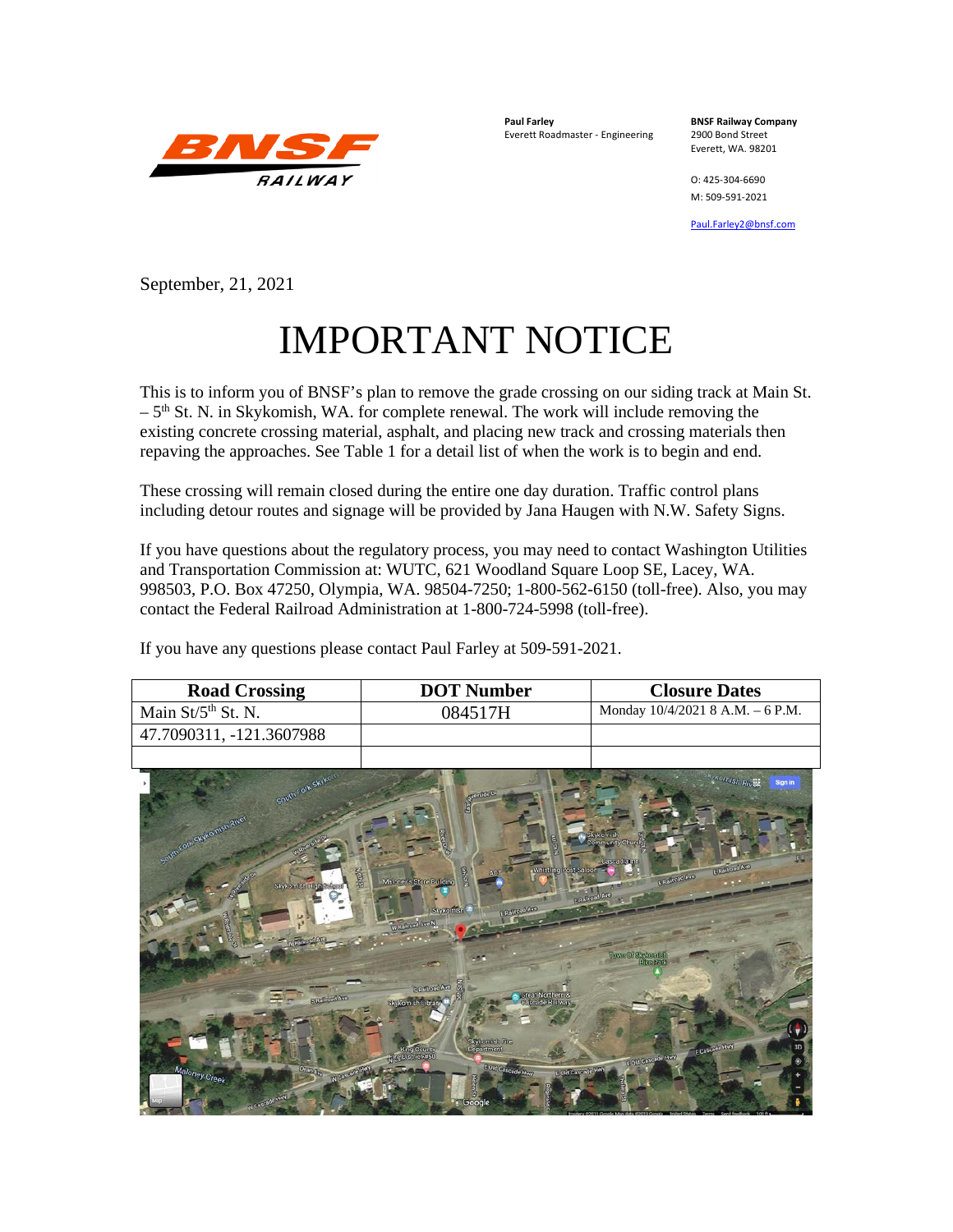

**Paul Farley BNSF Railway Company**<br>**Everett Roadmaster - Engineering 2900 Bond Street** Everett Roadmaster - Engineering

Everett, WA. 98201

O: 425-304-6690 M: 509-591-2021

[Paul.Farley2@bnsf.com](mailto:Paul.Farley2@bnsf.com)

September 21, 2021

## IMPORTANT NOTICE

This is to inform you of BNSF's plan to do a complete rehab of the grade crossing on our main line track at  $6<sup>th</sup>$  St. in Sultan, WA. The work will include removing the concrete crossing material, asphalt and track machinery working through the crossing then placing new crossing material. See Table 1 for a detail list of when the work is to begin and end.

These crossing will remain closed during the entire one day duration. Traffic control plans including detour routes and signage will be provided by Jana Haugen with N.W. Safety Signs.

If you have questions about the regulatory process, you may need to contact Washington Utilities and Transportation Commission at: WUTC, 621 Woodland Square Loop SE, Lacey, WA. 98503-1036, P.O. Box 47250, Olympia, WA. 98504-7250; 1-800-562-6150 (toll-free). Also, you may contact the Federal Railroad Administration at 1-800-724-5998 (toll-free).

If you have any questions please contact Paul Farley at 509-591-2021.

| <b>Road Crossing</b>             | <b>DOT Number</b> | <b>Closure Dates</b>                       |
|----------------------------------|-------------------|--------------------------------------------|
| 6 <sup>th</sup> St., Sultan, WA. | 084548G           | Wednesday $10/6/2021$<br>$8 A.M. - 6 P.M.$ |
| 47.8615224, -121.813496          |                   |                                            |
|                                  |                   |                                            |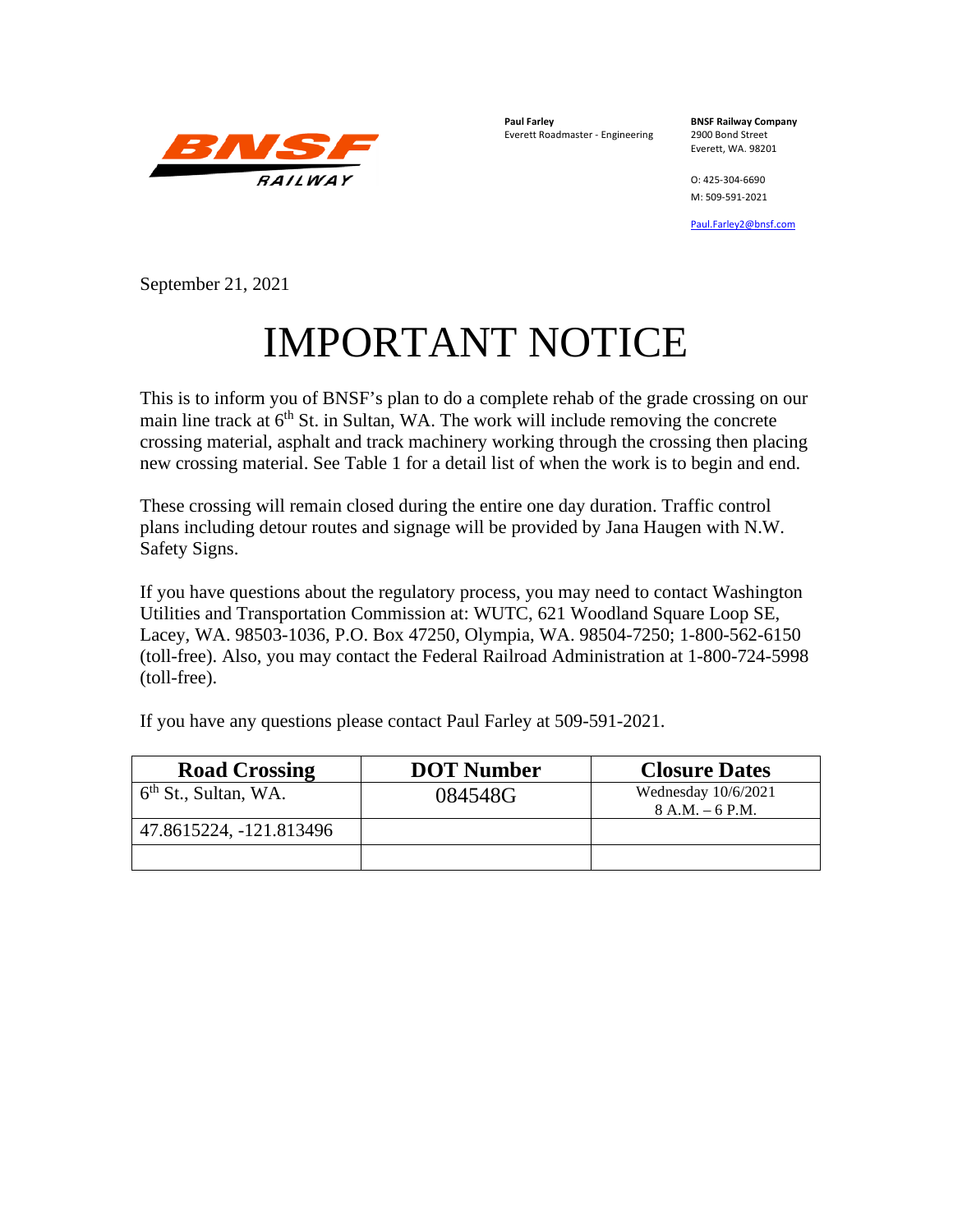

**Paul Farley Jr. BNSF Railway Company** Everett Roadmaster - Engineering 2900 Bond Street

Everett, WA. 98201

O: 425-304-6690 M: 509-591-2021

[Paul.Farley2@bnsf.com](mailto:Paul.Farley2@bnsf.com)

September 21, 2021

## IMPORTANT NOTICE

This is to inform you of BNSF's plan for a complete rehab of the railroad crossing panels on our main line track at Sophie Road East. The work will include removing the crossing panels, rail, ties and ballast under the crossing panel and replacing that material with new. See Table 1 for a detail list of when the work is to begin and end.

These crossings will remain closed during the entire two day duration as there are adjacent crossings open for thru traffic. Traffic control plans including detour routes and signage will be provided by [N.W. Safety Signs.](http://www.safetysignsinc.com/)

If you have questions about the regulatory process, you may need to contact Washington Utilities and Transportation Commission at: WUTC, 621 Woodland Loop SE, Lacey, WA. 98503-1036, P.O. Box 47250, Olympia, WA. 98504-7250; 1-800-562-6150 (toll-free). Also, you may contact the Federal Railroad Administration at 1-800-724-5998 (toll-free).

If you have any questions please contact Paul Farley 509-591-2021.

| <b>Road Crossing</b> | <b>DOT Number</b> | <b>Closure Dates</b>        |
|----------------------|-------------------|-----------------------------|
| Sophie Rd. East      | 084556Y           | $10/7/2021$ 8 A.M. – 6 P.M. |
|                      |                   |                             |